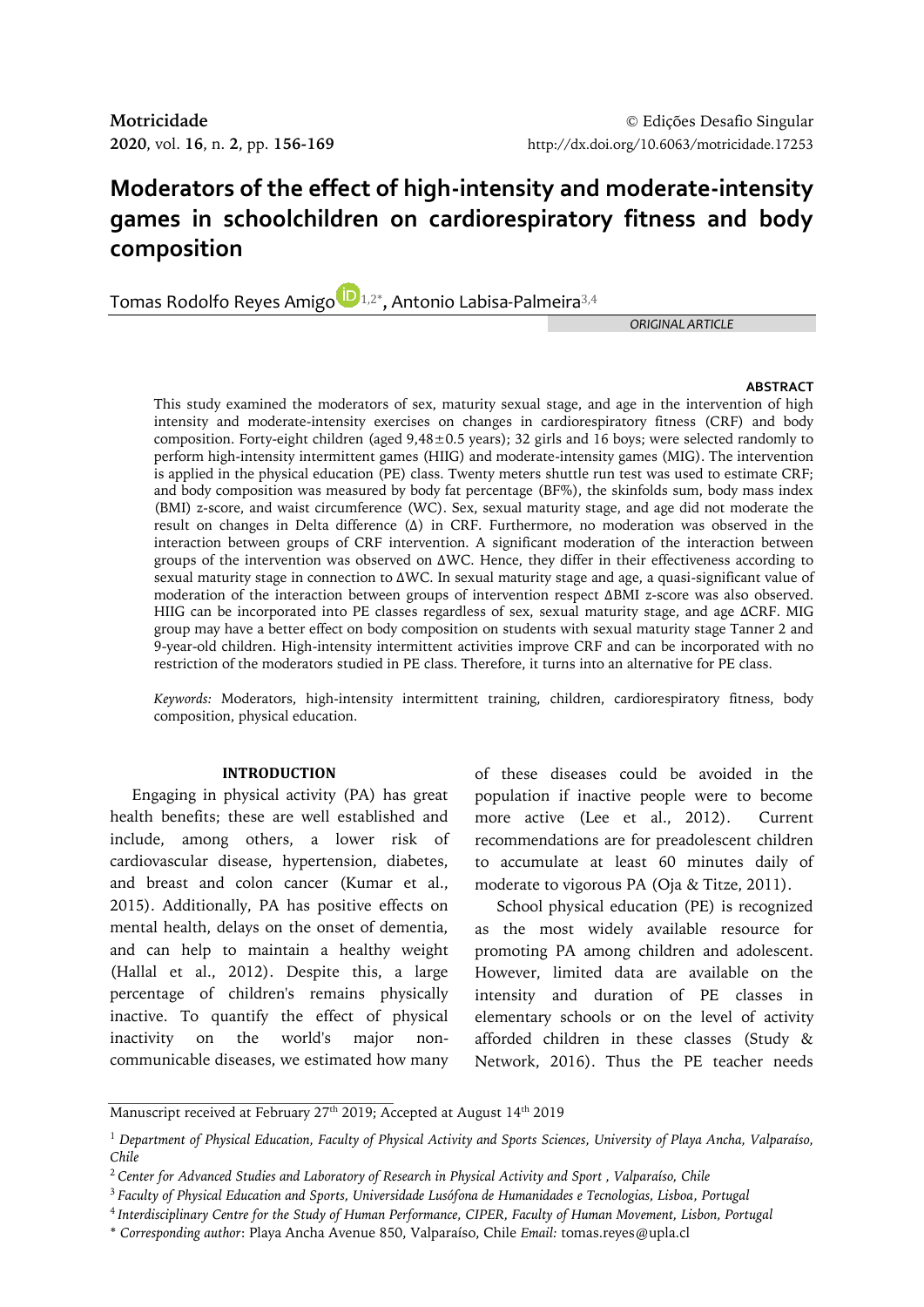more tools to improve the quality of the classes especially in the intensity of the activities (Study & Network, 2016). The educative community must are interested in how PE is conducted, particularly it relates to offering and promoting health-related PA (Mckenzie et al., 1995; Sallis & McKenzie, 1991).

Children's health and well-being are highly correlated with their PA and fitness; recently published studies indicate that low levels of fitness (e.g., cardiorespiratory fitness, increase body fat) are associated with an elevated risk of developing adverse physiological events (e.g., blood pressure, plasma glucose) in school-aged students (Ortega et al., 2008).

High levels of cardiorespiratory fitness (CRF) and PA are associated with a favourable metabolic risk profile. PA and CRF are separately and independently associated with individual and clustered metabolic risk factors in children (Ekelund et al., 2007). Some authors (Trudeau et al., 1998) have shown that children with a higher level of PA, or who have been somehow physically trained during childhood**,**  showed a higher level of PA and CRF in adulthood.

Anthropometric characteristics such as increased abdominal fat accumulation, as well as some lifestyle parameters including the lack of PA and the development of poor dietary habits, are strongly and accurately associated with poor fitness in childhood and adolescence (Arnaoutis et al., 2018).

One approach that has the potential to address the high prevalence of children's inactive with increased body fat is to enhance the time and intensity of the PE (Lau et al., 2014).

Recently, interest in higher-intensity intermittent training (HIIT) research has increased among researchers. They have provided evidence that HIIT is associated with a significant impact on CRF and body composition, inducing greater health benefits than less intense forms of exercise (Boutcher, 2011). Unlike adults, children's habitual PA patterns are highly intermittent in nature, characterized by rapid changes from rest to vigorous PA (Howe et al., 2010). HIIT activities

are of particular importance, and they reinforce the concept that PA guidelines may be needed to emphasize vigorous-intensity exercises maximize health benefits among children and youth. However, there is a need for more experimental work to confirm the efficacy and safety of HIIT needed to generate health benefits among youth (Carson et al., 2014). The research strives to develop interventions and strategies to increase students' activities in PE classes from moderate to vigorous (Sallis et al., 2012). They also provided some data about the effect of higher intensity exercises in children and young people, but the collection of more data is still needed, especially in experimental studies in order to increase the amount of evidence about the use of high-intensity exercises in PE classes. This would allow the development of scalable interventions to be implemented in the school system, considering that, nowadays, most of the interventions where HIIT activities are applied are performed in laboratories or health centers and not in schools (Reyes-Amigo, Gómez, Gallardo, & Palmeira, 2017). That is why this research tries to answer the question of whether it is possible to apply the high-intensity intermittent method in PE classes with the aim to provide evidence on the matter in a safe and secure manner, with the least number of restrictions in connection to participants (age, sex, sexual maturity). Considering the aforementioned information, this study is of great relevance since the need to elevate the intensity of PE classes due to their effect on the students' health is of upmost importance (CDC, 2010).

The effect moderators of interventions with physical exercise differ in their results. The studies that research the moderator on physical fitness are scarce, and single RCTs generally lack the power to investigate the effect of such moderators (Sweegers et al., 2017). There is also significant evidence connected to the analysis of moderators in prepubertal subjects who do not show differences in the adaptations induced by exercise according to the biological maturity and sex (Marta et al., 2014). Therefore, it is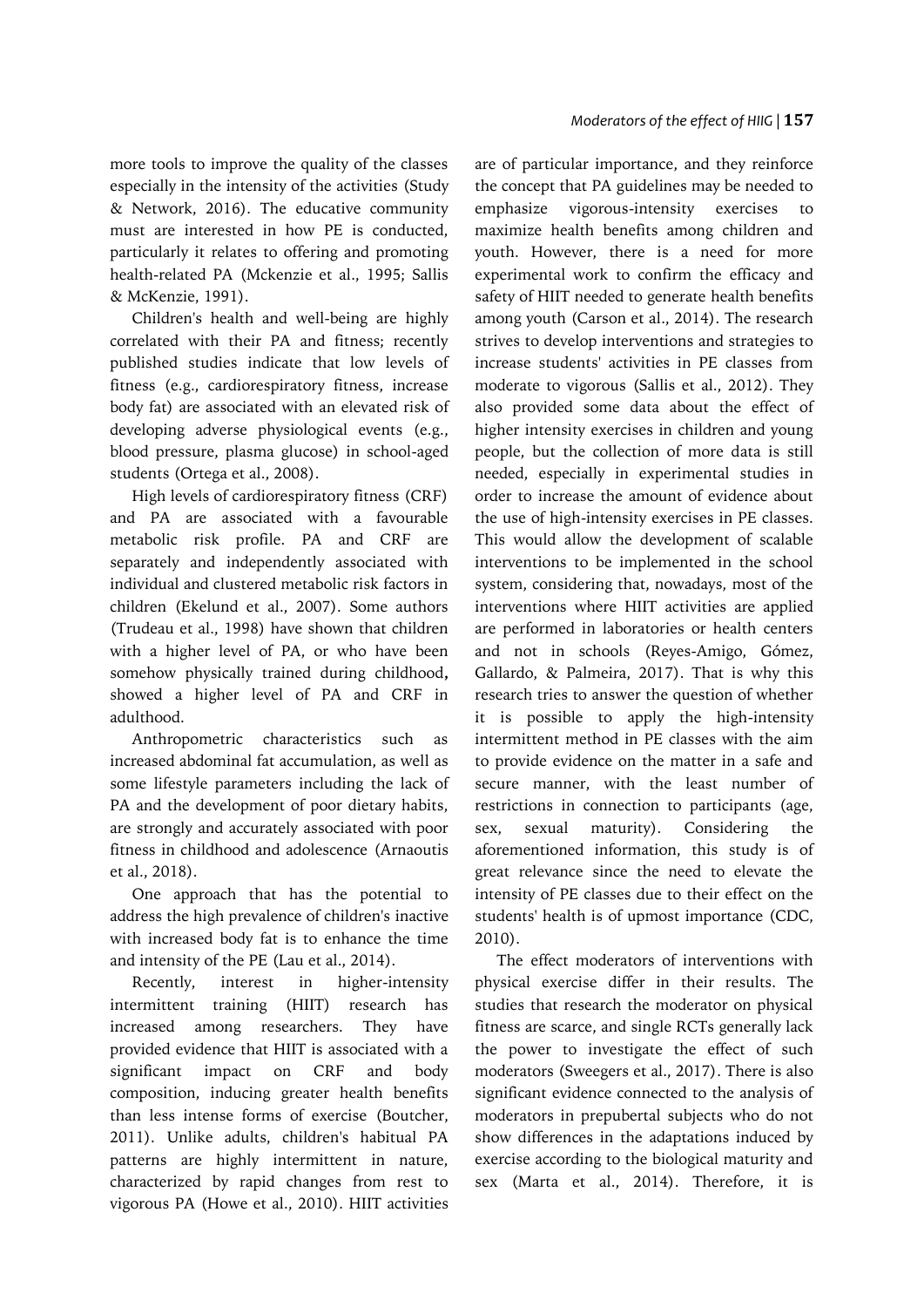important to carry out studies that address this issue.

A study (Bauman et al., 2002) pointed out that a moderator produces different estimates of the association at different levels of a variable. In the case of physical exercise, the moderators are diverse; however, sex and age are common elements in the analysis. These moderators, plus the sexual maturity stage, can influence physical performance (Krombholz, 2006).

Child development – physical, psychological, and mental – is connected to the gradual changes that occur mainly due to the modification in their sexual maturity stage. There are also minor differences connected to sex, however, some findings confirm that physical exercise modifies physical shape variables connected to sex, age, and sexual maturity stage (Malina, 1994).

This study data is part of an investigation that had the aim to assess the effect of an 11 week intervention in a PE class using two different exercise intensities on CRF and body composition in children. The present study was designed to identify the applicability of the intervention in the PE class and its effects regarding sex, sexual maturity stage, and age, as moderators on CRF and body composition.

The first hypothesis is that male students would present a more significant improvement than girls in CRF and body composition. There are studies in which children have better results than girls in variables of fitness related to health (Aires et al., 2011; Carson et al., 2014).

The second hypothesis is that the student's sexual maturity stage Tanner 2 would present greater improvements in the CRF and body composition. No studies were found that would differentiate the effects of intervention between sexual maturity stages in the prepubertal stage. However, the influence of the hormonal changes in body composition may modify the results of the fitness (Ortega et al., 2008).

The third hypothesis is that student's age, 10 years old, would present greater improvements in CRF and body composition. Within a given chronological age group, some children may have an advantage or disadvantage in physical fitness tests due to their maturity status, independent from other factors (Behringer, 2010).

## **METHOD**

# **Participants**

This study is part of an experimental study carried out in a randomized, controlled, pre-post design to evaluate the effects of exercise training in children.

Sixty-six children (23 boys and 43 girls) volunteered to participate. The participants were students recruited through posters, emails, and meetings with parents and teachers from a highschool in Valparaíso, Chile. The students' age ranged from 9–10 years, with a sexual maturity stage Tanner 1-2 (evaluation supervised by a pediatrician). In order to assess the pubertal development stage of the participants, pictures of Tanner's five stages were used. All participants were requested to self-evaluate their pubertal development showing them pictures of Tanner's stages and asking them to identify which stage they thought they were. This procedure was explained to the subjects by a pediatrician who also supervised all the procedures. In order to respect their privacy and to promote each girl's and boy's comfort level, the classification was carried out individually and independently in a specially assigned room. Each participant was classified in one of Tanner's five stages described for both sexes (Matsudo & Matsudo, 1994).

Parent/guardian consent and child assent were obtained prior to the start of the intervention. Ethical approval was granted for this study by the bioethics committee from Playa Ancha University, Chile (01/2017). The participants selected were not part of any regular exercise-training program. Volunteers were excluded if they presented any type of chronic pediatric disease, cardiovascular or metabolic disease (except for obesity), or any orthopedic limitation. Participants whose attendance rate was lower than 95 percent  $(\%)$ , who failed to attend first or second measurement, and/or presented a negative response to training, were also excluded. The final analysis was carried out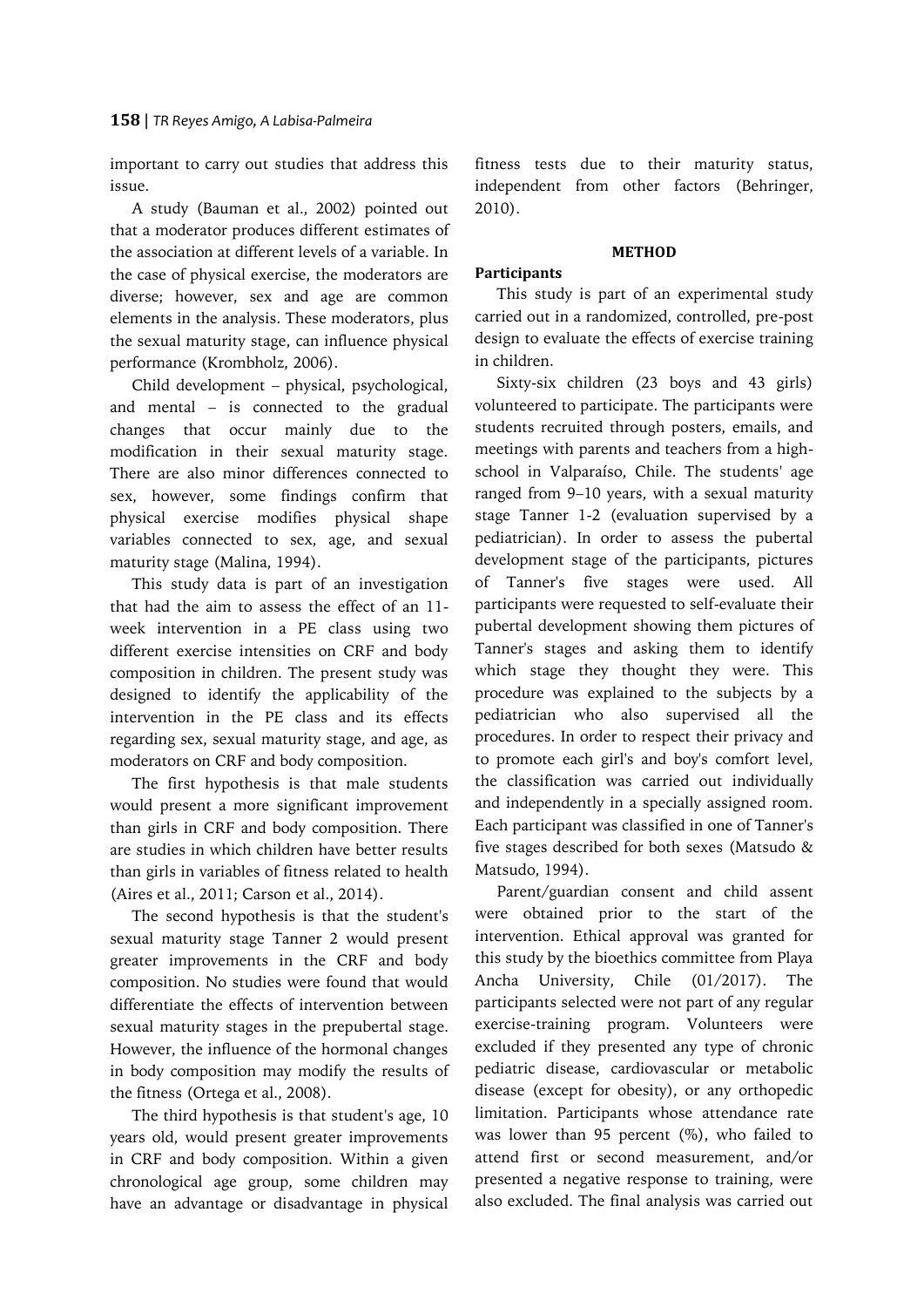with 48 participants (32 girls, 16 boys) because 11 children were part of a regular exercisetraining program, and 7 presented a form of chronic pediatric disease. All participants completed the study, and there were no negative effects after the interventions.

Children were randomly assigned to two forms of exercise: a) high-intensity intermittent games (HIIG) or b) moderate-intensity games (MIG) using simple randomization procedures. In this case, the study was performed with 2 groups, and the assignation was decided with the toss of a coin. As a result of the randomization process, the HIIG participants were 25 children (7 boys and 18 girls), and the MIG participants were 23 (9 boys and 14 girls). Both of these groups had a different number of participants, and the presence of boys and girls varied since the groups were created from two 4 th -year elementary school classes. The students were assigned a type of intervention through the aforementioned procedure.

# **Measures**

# *Cardiorespiratory fitness test*

Twenty meters shuttle run test (20mSRT) was used to estimate CRF. The subjects were required to run between two lines drawn on the floor 20 meters apart while keeping the pace with an audio signal. The initial speed was 8.5 km/h, which was increased by 0.5 km/h per minute (1 min equals one stage). The test was finished when the participant failed to reach the end line concurrent with the audio signals on two consecutive occasions (Castro-Piñero et al., 2010). The formula (Leger et al., 1988) used to obtain the maximum oxygen intake  $(VO<sub>2max</sub>)$ that allowed the identification of CFR was applied in connection to the age and sex of the participants since all of them were in a prepubertal stage.

## *Body composition*

The percentage of body fat (BF%) was obtained from skinfold thickness measured in two places: triceps and subscapular with a Lange Skinfold Caliper adipometer; and Slaughter et al., (1988) formula was used to obtain the data for the prepubertal population of both sexes. The skinfolds sum was obtained with triceps, subscapular, and calf (Castro-Piñero et al., 2010). Height and body mass were measured with a wall stadiometer and a scale (SECA 703). Body mass index  $(BMI \ kg/m^2)$  z-score was calculated with the Software AnthroPlus. Waist circumference (WC) was measured in the horizontal plane, midway between the inferior margin of the ribs and the superior border of the iliac crest in deep expiration (measuring tape Lufkin W606P) (Marshall et al., 2004).

## **Procedures**

Details about the procedures, assessment, and intervention are published in a study protocol already published (Reyes-Amigo et al., 2018).

The testing procedures and measurements were completed pre and post-intervention. The children were familiarized with the assessment of CRF – a pilot and test-retest were performed, however, these data were not statistically analyzed – and body composition since it was part of the regular procedures of the regular PE classes.

## **Intervention**

The intervention was published in a study protocol (Reyes-Amigo et al., 2018). However, the most important aspects of the interventions are described next.

A 2-week pilot trial with children ( $n = 32$ ; mixed ethnicity, aged 8–9 years) from a school different from the one used in this study showed that children could repeatedly perform HIIG and MIG for the time allotted.

Both groups completed the 11-weeks intervention, with 2 sessions per week (17 sessions) of 45 minutes during PE class. These interventions were comprised of the same exercises as the warm-up and in the cold-down. Teachers of PE directed the PE Class.

The HIIG interventions had the objective of maintaining high-intensity activities according to the recommended time for PE class (CDC, 2010). HIIG in the central part of the class is comprised of four games: two relays games and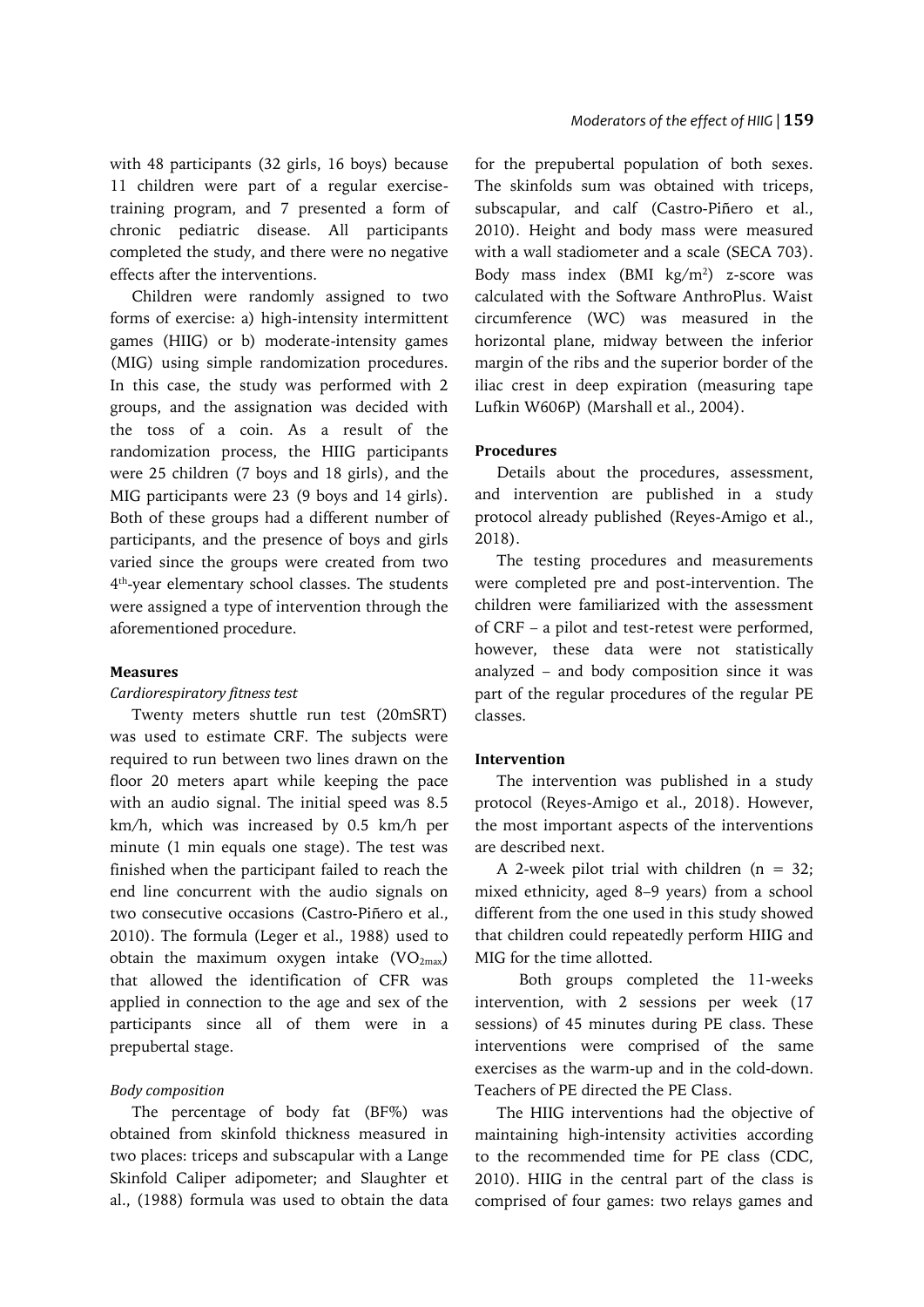two games of collaboration and opposition in small spaces to a 75-95 % maximum heart rate  $(HR<sub>max</sub>)$  intensity and 6-8 of ratings of perceived exertion (RPE). Both activities had a duration of 24 minutes; between each game, there was a recovery time of 2 minutes (Baquet et al., 2001; Bendiksen et al., 2014; Seabra et al., 2016).

The MIG intervention was similar to a standard PE class (Bendiksen et al., 2014). MIG in the central part of the class and comprised of four continuous games between 60-74 %  $HR_{max}$ and 4-5 RPE. Duration 20 minutes. Between each game, a recovery of 2 minutes and 40 seconds is in place.

Both interventions were performed in a high school multipurpose court. The intensity was controlled with heart rate (Lambrick et al., 2016) (Cardiac frequency monitor M400 POLAR, Finland) and RPE (Robertson et al., 2005).

# **Statistical analysis**

Multiple regression was used to analyze simple moderation (Bolin, 2014; Hayes & Rockwood, 2017). Macro Process was used for the analysis in the Statistical Package for the Social Sciences (SPSS) program version 23. The multiple regression model 1 analysis allowed to quantify the regression coefficients  $B_1$ ,  $B_2$ , and B<sub>3</sub>; through 5000 bootstrap resamples. These established relationships between the independent variables, intervention programs, dependent variables, Delta (Δ) value obtained from the difference between baseline values, and post-intervention values (i.e., post-baseline): CRF, BF%, the skinfolds sum, BMI z-score, and WC; and the moderator variables: sex, Tanner stages, and age. The most significant result of the study was the interaction between the independent and moderator variables  $(B_3)$ . The threshold for significance was set at  $P < 0.05$ .

#### **RESULTS**

Forty-eight participants completed all the interventions. No adverse events were registered. Children randomized to HIIG and MIG had an average attendance of 94%: 16 of the 17 available sessions.

Table 1 shows the characteristics of the participants at baseline. All variables were not statistically significant between the groups at baseline, except WC. Chi-Square analysis showed no difference in the proportion of boys and girls in the study groups (Chi-Square= 0,414,  $P > .05$ ), nor were there differences in relation to the maturation (Chi-Square= 0,882,  $P > .05$ ).

During the 11-week intervention, HIIG presented a significantly higher average heart rate of  $153 \pm 11$  bmp (~76% HR<sub>max</sub>) when compared to the MIG of  $129 \pm 12$  bmp (~65%) HRmax). The maximum heart rate was also significantly higher HIIG (HR<sub>peak</sub> of  $196 \pm 12$ bmp; 98%  $HR_{max}$ ) when compared to MIG (HR<sub>peak</sub> of  $184 \pm 12$  bmp; 92% HR<sub>max</sub>).

Table 1.

| Physical characteristics data in mean $(\pm$ SD) for HIIG and MIG groups in baseline |  |  |  |  |  |  |
|--------------------------------------------------------------------------------------|--|--|--|--|--|--|
|--------------------------------------------------------------------------------------|--|--|--|--|--|--|

|                                |               | $\cdots$  |             |       |       |
|--------------------------------|---------------|-----------|-------------|-------|-------|
| <b>OUTCOMES</b>                | HIIG $(n=25)$ | <b>SD</b> | $MIG(n=23)$ | SD.   | P     |
|                                | Mean          |           | Mean        |       |       |
| Age (years)                    | 9.48          | 0.50      | 9,52        | 0,51  | 0,775 |
| Height (cm)                    | 138,16        | 6,22      | 138,60      | 6,11  | 0,802 |
| Weight (kg)                    | 37,89         | 6,99      | 41,21       | 10,04 | 0,235 |
| $CRF (VO2max ml * kg-1*min-1)$ | 44,85         | 3,53      | 44.84       | 3,74  | 0,876 |
| BMI z-score (BMI/E)            | 1,20          | 0,73      | 1,65        | 1,03  | 0,093 |
| WC (cm)                        | 63,62         | 6.67      | 68,22       | 9,73  | 0,049 |
| $BF\%$                         | 27,67         | 6,24      | 31,77       | 11,47 | 0,212 |
| Skinfolds Sum (mm)             | 50,12         | 15,86     | 60,10       | 25,65 | 0,170 |

CRF, Cardiorespiratory fitness; BMI z-score, body mass index z-score; WC, waist circumference; BF%, percentage of body fat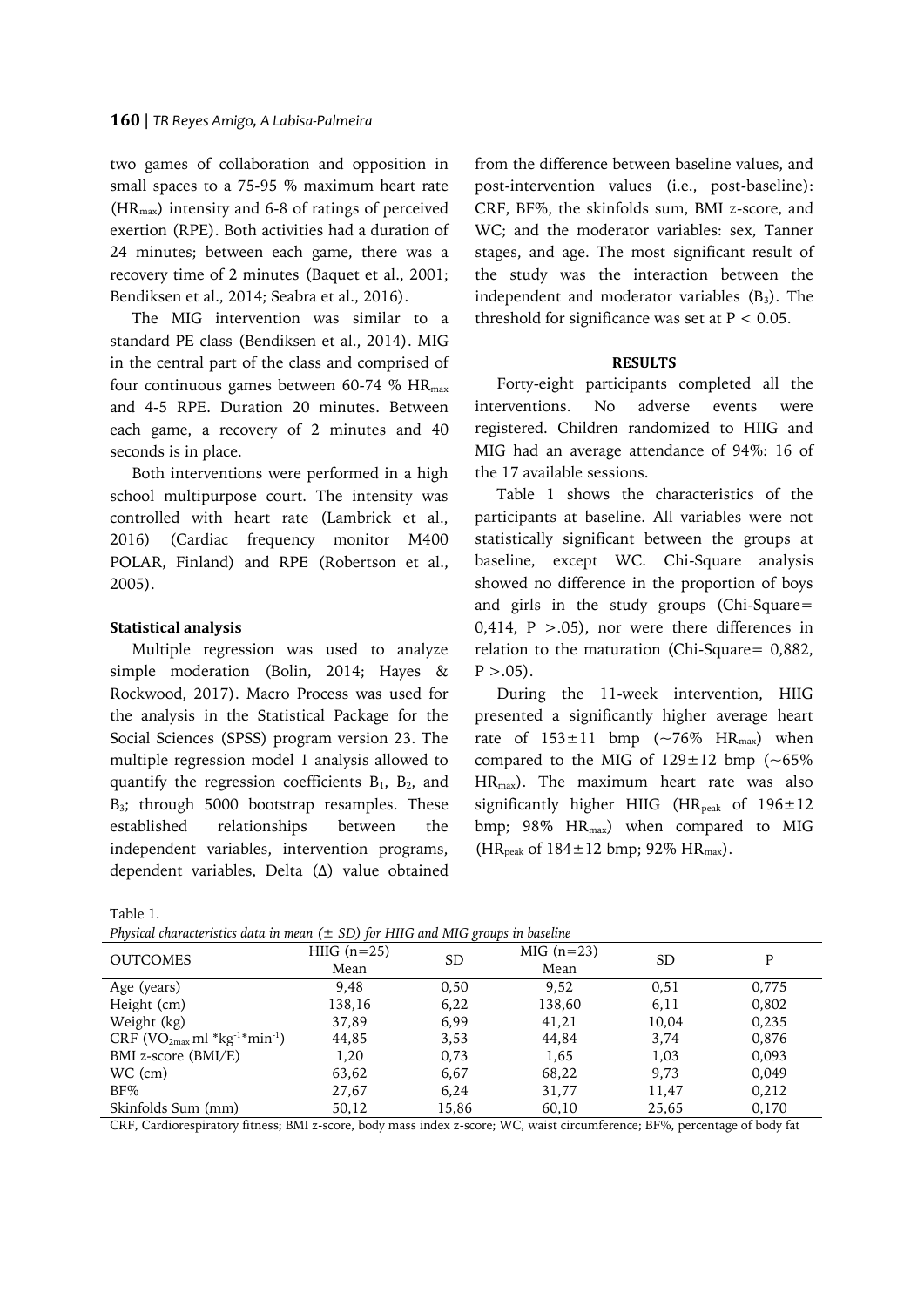| <b>OUTCOMES VARIABLE</b>                                                   | <b>MODERATOR</b><br>VARIABLE | Coefficient $B_1$<br>Intervention | P     | Coefficient $B_2$<br>Moderator | $\mathbf{P}$ | Coefficient $B_3$<br>Interaction<br>Intervention x Moderator | P     |
|----------------------------------------------------------------------------|------------------------------|-----------------------------------|-------|--------------------------------|--------------|--------------------------------------------------------------|-------|
| $\Delta$ CRF (VO <sub>2max</sub> ml *kg <sup>-1*</sup> min <sup>-1</sup> ) | Sex                          | $-2.283$                          | 0.025 | 0.207                          | 0.834        | 0.302                                                        | 0.878 |
|                                                                            | Sexual maturity-Tanner Stage | $-1.776$                          | 0.115 | $-1.388$                       | 0.216        | $-1.732$                                                     | 0.438 |
|                                                                            | Age years                    | $-2.208$                          | 0.022 | 0.164                          | 0.860        | 0.830                                                        | 0.658 |
| $\Delta$ BF%                                                               | <b>Sex</b>                   | $-1.568$                          | 0.238 | $-.899$                        | 0.496        | $-1.490$                                                     | 0.572 |
|                                                                            | Sexual Maturity-Tanner Stage | $-1.856$                          | 0.226 | 1.140                          | 0.455        | 0.559                                                        | 0.854 |
|                                                                            | Age years                    | $-1.878$                          | 0.138 | $-.682$                        | 0.586        | $-2.073$                                                     | 0.409 |
| $\Delta$ WC (cm)                                                           | Sex                          | $-2.608$                          | 0.001 | $-1.558$                       | 0.045        | 0.113                                                        | 0.940 |
|                                                                            | Sexual Maturity-Tanner Stage | $-1.374$                          | 0.121 | 0.447                          | 0.609        | $-3.549$                                                     | 0.047 |
|                                                                            | Age years                    | $-2.460$                          | 0.001 | $-.428$                        | 0.569        | 1.176                                                        | 0.434 |
| $\triangle$ BMI z-score                                                    | Sex                          | $-.146$                           | 0.063 | $-.050$                        | 0.511        | $-.080$                                                      | 0.601 |
|                                                                            | Sexual Maturity-Tanner Stage | $-.057$                           | 0.504 | $-.006$                        | 0.943        | $-.331$                                                      | 0.059 |
|                                                                            | Age years                    | $-.131$                           | 0.065 | 0.094                          | 0.181        | 0.274                                                        | 0.054 |
| $\Delta$ Skinfolds Sum (mm)                                                | <b>Sex</b>                   | $-6.267$                          | 0.044 | $-4.017$                       | 0.191        | $-1.662$                                                     | 0.785 |
|                                                                            | Sexual Maturity-Tanner Stage | $-5.805$                          | 0.107 | 2.994                          | 0.401        | $-.811$                                                      | 0.909 |
|                                                                            | Age Years                    | $-6.607$                          | 0.027 | $-2.286$                       | 0.434        | $-5.260$                                                     | 0.369 |

*Regression coefficients of the moderators on ΔCRF, Δ value of BF%, WC, BMI z-score, Skinfolds Sum in the effects of HIIG vs. MIG*

Table 2

Δ, Delta value obtained from the difference between baseline and post-intervention values; CRF, Cardiorespiratory fitness; BMI z-score, body mass index z-score; WC, waist circumference; BF%, percentage of body fat; B<sub>1</sub>; regression coefficients moderator, B<sub>2</sub>; regression coefficients intervention, B<sub>3</sub>; regression coefficients interaction moderator-intervention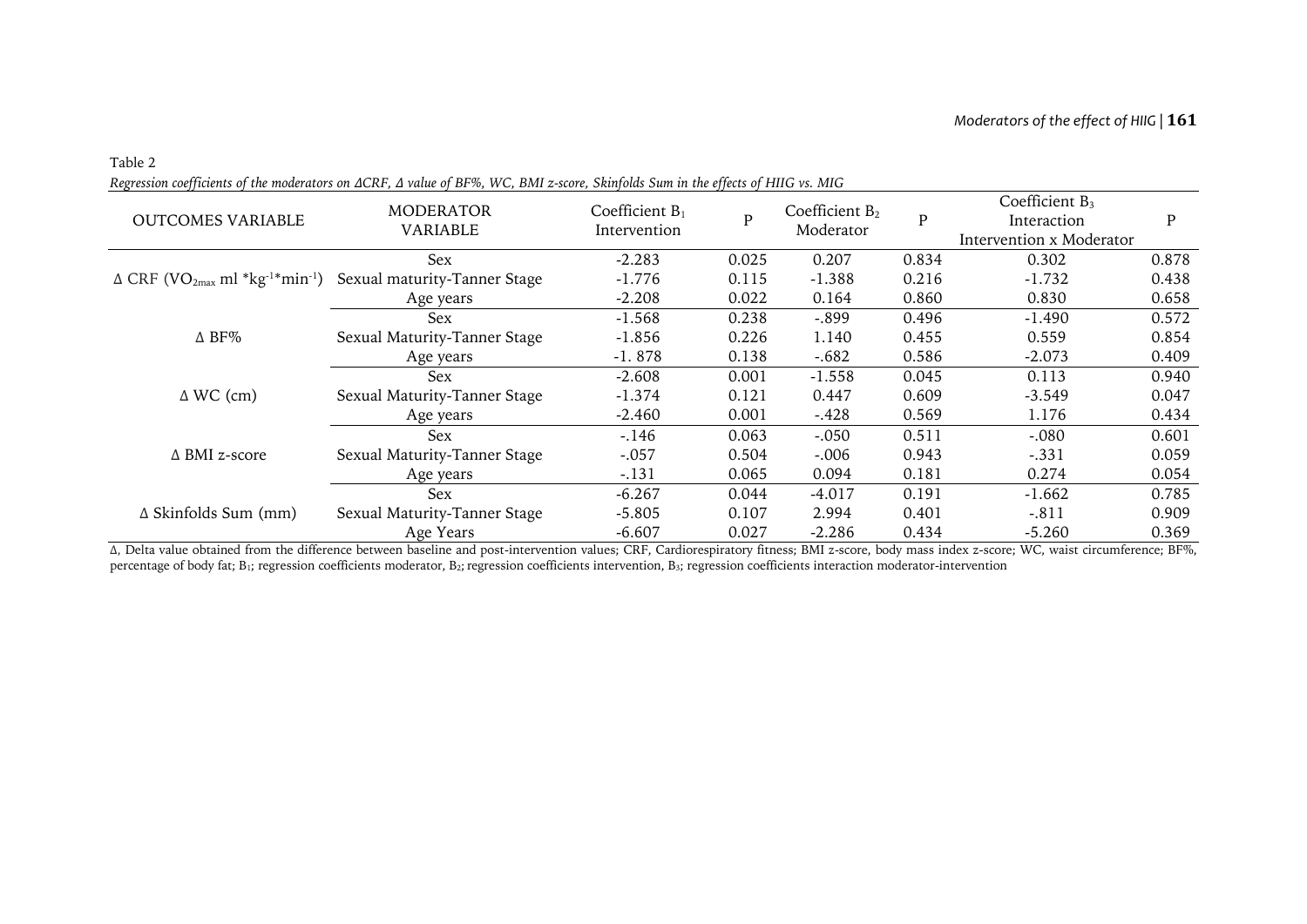# **Effects**

Detailed information about the results of the intervention is available elsewhere (Reyes, submitted).

In the analysis of the coefficient  $B_1$  in the moderators of sex, stage of sexual maturation, and age, HIIG intervention showed a significantly increased effect on the ΔCRF sex and age. This indicated a greater effect on participants of HIIG intervention compared to MIG (Table 2). Regarding body composition, the HIIG intervention had significant effects on ΔWC sex and age, and Δ skinfolds sum sex and age. The remaining variables failed to show significant effects in the intervention.

## **Moderators of cardiorespiratory fitness**

As shown in Table 2, sex, sexual maturity stage, and age did not moderate the result on ΔCRF. Furthermore, no moderation was observed in the interaction between groups of intervention. Hence, its efficacy does not differ in connection to sex, sexual maturity stage, and age.

#### **Moderators of Body composition**

Sex, sexual maturity stage, and age did not moderate the effect of the HIIG intervention on ΔBF%. Also, there was no moderation in the interaction between groups of intervention, thus they do not differ in their efficacy according to sex, sexual maturity stage, and age on ΔBF% (Table 2).

As shown in Table 2, sex moderated the effect on ΔWC. Sex does not moderate the interaction between groups of intervention; they do not differ in their effectiveness according to sex.

Sexual maturity stage and age does not alter the result on ΔWC. Different results were observed in moderation of the interaction between groups of intervention. As Figure 1 shows, MIG has a lower ΔWC compared to HIIG in the participants with a sexual maturity stage in Tanner 2. The participants in the sexual maturity stage Tanner 1 did not show differences between the groups.



*Figure 1.* Results Moderation. Interaction. (A) ∆ WC – Sexual Maturity Stage; (B) ∆ BMI z-score – Sexual Maturity Stage; (C) ∆ BMI z-score – Age.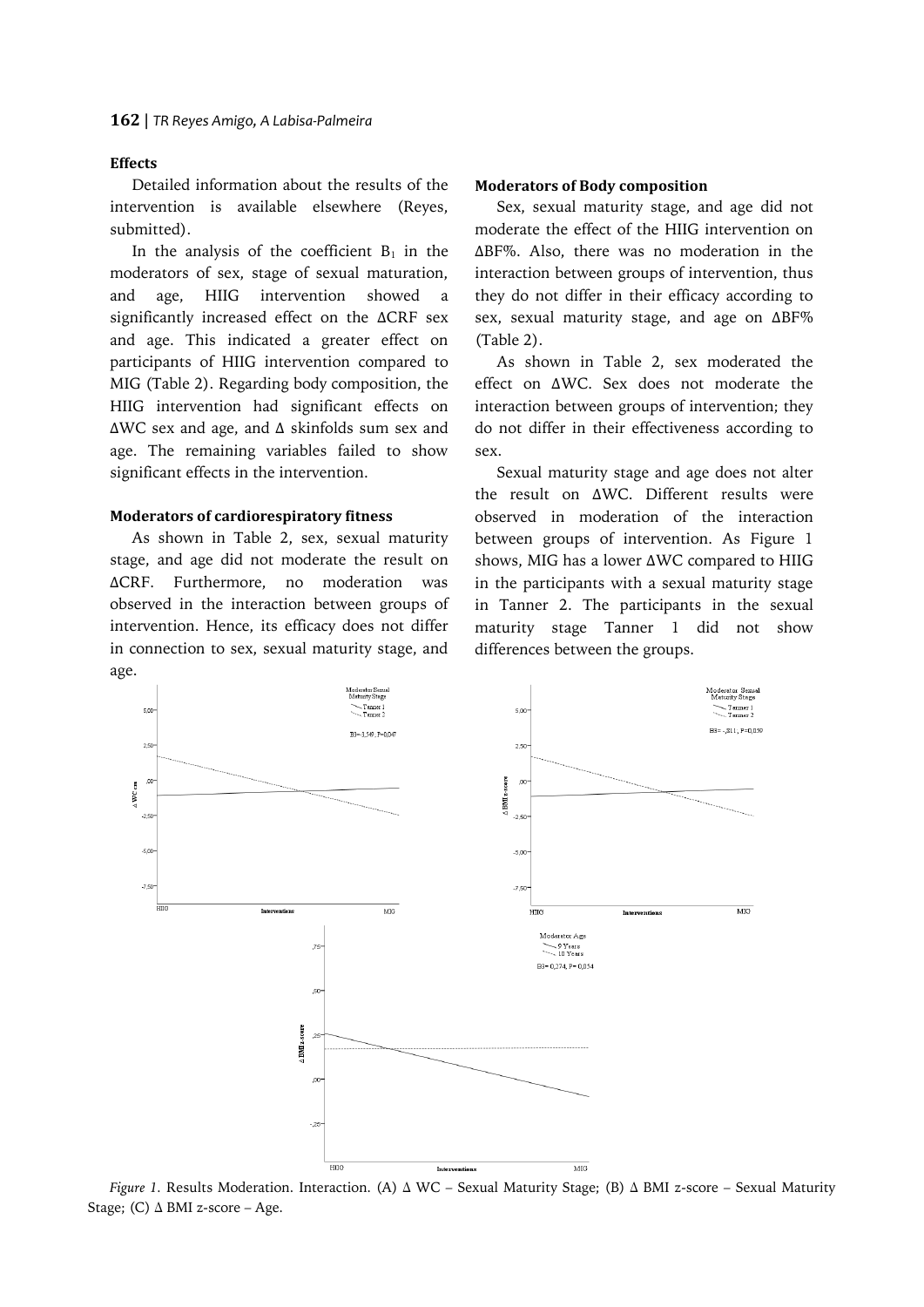A significant moderation effect on sex was not established in the ΔBMI z-score in the participants of the HIIG intervention. Also, there was no moderation of the sex in the interaction between groups of intervention. Thus, they do not differ in their effectiveness according to sex on ΔBMI z-score (Table 2).

When observing the sexual maturity stage moderation on ΔBMI z-score (Table 2), we noticed that it did not alter the result of ΔBMI zscore. A quasi-significant value of moderation of the interaction between groups of the intervention was observed. Looking at Figure 1, it seems that students in the sexual maturity stage Tanner 2 responded better to MIG than to HIIG, while on Tanner 1, the response was similar to both interventions.

Age does not moderate the result on the ΔBMI z-score. A quasi-significant value of moderation of the interaction between groups of the intervention was detected. Hence, it might have an effect in accordance with the age. Looking at Figure 1, it seems that students of 9 years responded better to MIG than to HIIG, while on 10 years, the response was similar to both interventions.

As shown in Table 2, sex, sexual maturity, and age do not moderate the result on the Δskinfolds sum. Also, sex, sexual maturity stage, and age do not moderate the interaction between groups of intervention; thus, they do not differ in their effectiveness in accordance with sex.

## **DISCUSSION**

The aim of this study was to assess the effect of putative moderators: sex, sexual maturity stage, and age in two types of intervention on CRF and body composition in school-age children.

## **Cardiorespiratory fitness**

CRF is influenced by several factors, including sex, age, body composition, health condition, and genetics (Sardinha et al., 2014). Nevertheless, its principal modifiable determinant is fitness through interventions

(Lobelo et al., 2009). However, in the present study, some of these factors did not modify the effect of the intervention. In this study, sex did not moderate the result on ΔCRF since there was no difference in the effect of the intervention with respect to sex. A study with children compared 3-group. Experimental design was applied where short high-intensity intermittent-running training was compared with moderate-intensity continuous-running training and a non-exercising control condition; the findings of this investigation showed that short high-intensity intermittent-running training for boys and girls were mixed, and the results showed no gender effect after training, indicating that both boys and girls increased their CRF (Baquet et al., 2010). The highintensity intervention and the characteristics of the sample of that investigation (age and students) were similar to our study, and the results correlate with the findings of the present study since sex did not moderate the results. On the opposite, we did not have the same results as Rump et al., (2002) since their study showed that boys performed for a longer period of time, completed a bigger CRF workload, and achieved higher maximal work heart rate than girls. The observed differences in CRF between boys and girls were largely attributable to a difference in body composition and their relationship with CRF.

The findings of the current study did not indicate moderation of the sexual maturity stage, and the interaction of the interventions did not differ in their effectiveness according to the sexual maturity stage. However, it is important to consider the effects of maturity when assessing the fitness of children and adolescents (Malina & Koziel, 1999). The findings of Mota et al. (2002) suggest that the process of sexual maturation per se plays an important role in aerobic fitness, especially in boys and girls.

Age did not moderate the effect of the intervention on ΔCRF, and there was no moderation in the interaction. These results do not match with the results of other studies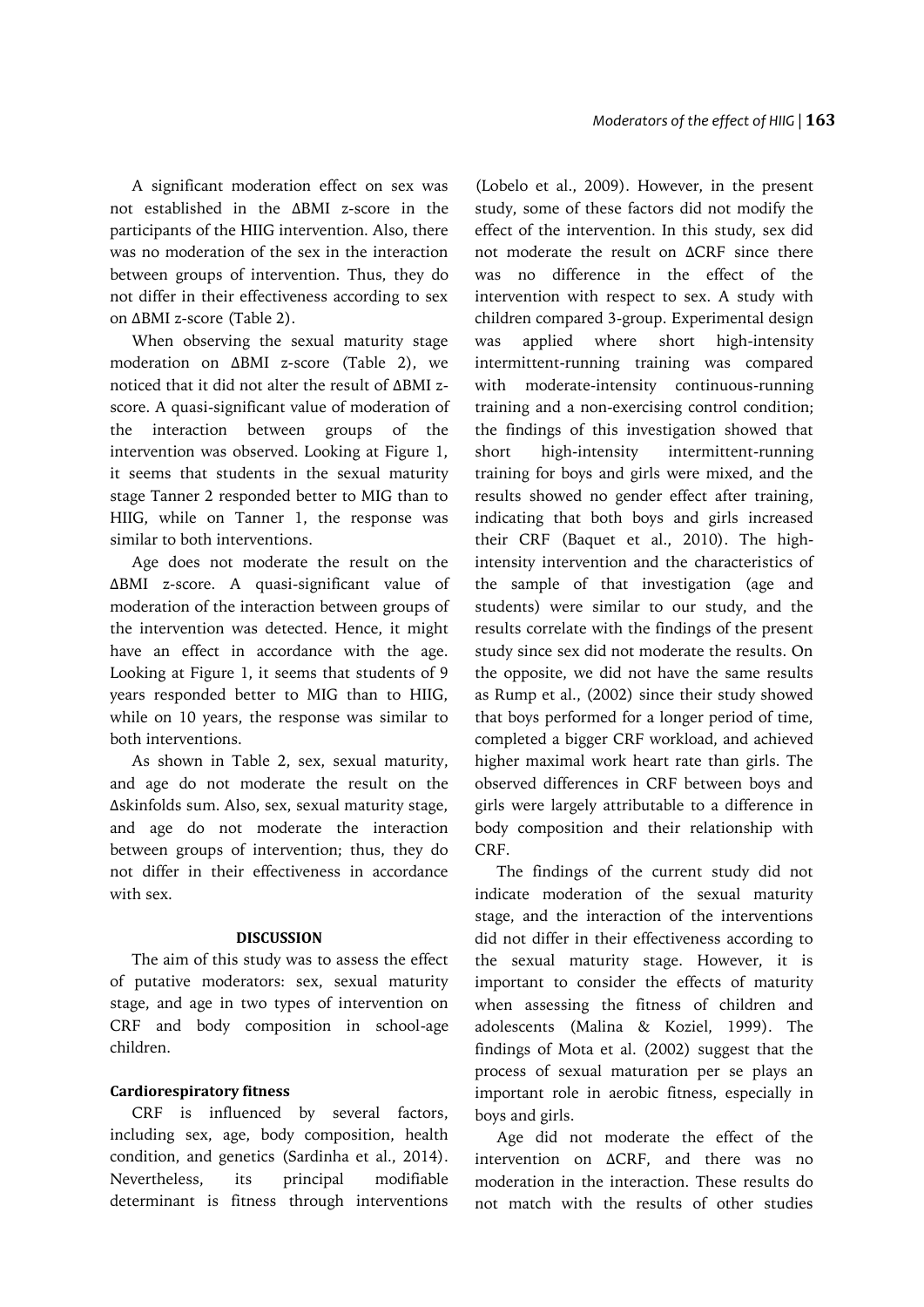because evidence showed that modification on CRF increases with age (Lang et al., 2016). However, differences in CRF are more important during adolescence (Pate et al., 2015).

Our study focuses on elementary PE as that can be improved with a program that is feasible in real environments. According to Sallis et al. (1997), health-related PE curricula, with effective teacher training and support, have the potential to provide children with much more PA than they receive in typical PE class, and this increased PA is expected to contribute to multiple health benefits in youth.

PE and classroom programs may increase PA throughout the day, but specific programs to promote generalization must be developed and rigorously evaluated (Sallis et al., 1997; Salmon et al., 2003).

Studies with HIIT programs have consistently shown a greater increase in variables associated with health as cardiorespiratory fitness, but only in extra PE classes or other sessions outside of the educational context (Reyes-Amigo et al., 2017). The present study showed that the highintensity intervention program performed in the PE classes was effective in participants regardless of sex, sexual maturity stage, and age. The novelty of our study is that the CRF increase is the result of an intervention in a PE class. This study is the first one, to the extent of our knowledge, which as shown that it is possible to integrate high-intensity exercises in PE classes and increase an important indicator of good health in children.

# **Body composition**

Regarding body composition, sex, sexual maturity stage, and age, they did not moderate the effect of the HIIG intervention on ΔBF% and skinfolds sum. Also, there was no moderation in the interaction between groups of intervention. Thus, they do not differ in their effectiveness according to sex on ΔBF%, and skinfolds sum. Unlike our results, another study (Arabi et al., 2004) with schoolchildren – boys and girls ranging from 10 to 17 years old – showed differences in the fat mass and the lean mass with respect to sex. In our study, the

intervention was performed in prepubertal children, thus the result correlated with the findings of Mota et al., (2002) in which the indicators of new body fat curves reflected the well-known differences in the development of adiposity between boys and girls. However, the curves are similar in both sexes until puberty, but then they diverge significantly: males proportionately decrease body fat, and females continue to gain.

Contrary to our results about the sexual maturity stage moderation on ΔBF% and skinfolds sum, a recent study of Dias et al. (2018) about the HIIT effect in obese children found differences in the Tanner stage of puberty between boys and girls on BF%, BMI z-score. Our sample had a Tanner stage 1 and 2, so the non-moderation of the biological age coincides with another research (Mezzaroba & Machado, 2014) since the main differences in that research, performed with children and adolescents, were the anthropometrical variables occurred around 12 years old or in the sexual maturity stage Tanner stage 3. The prepuberal group, 10 to 11 year-old-children, had significantly lower values in connection to body composition. Loomba-Albrecht and Styne (2009) showed that the differences in body composition prior to puberty are minor compared with postpuberal differences. Possibly, these results are due to the fact that in the prepuberal stage or chronological ages minor to 12 years, there are no significant differences in body composition (Loomba-Albrecht & Styne, 2009).

The sexual maturity stage of the participants moderated quasi-significantly the interaction between variables about ΔBMI z-score. Better results were seen with MIG. Our results are different from other studies with similar participants that show that high-intensity exercises have better results in the body mass index (Lau et al., 2014). Also, there is evidence showing unclear results about the efficacy of HIIT on body composition (Eddolls et al., 2017).

The present study showed that sex moderated the effect on ΔWC. A similar result was observed in the moderation of the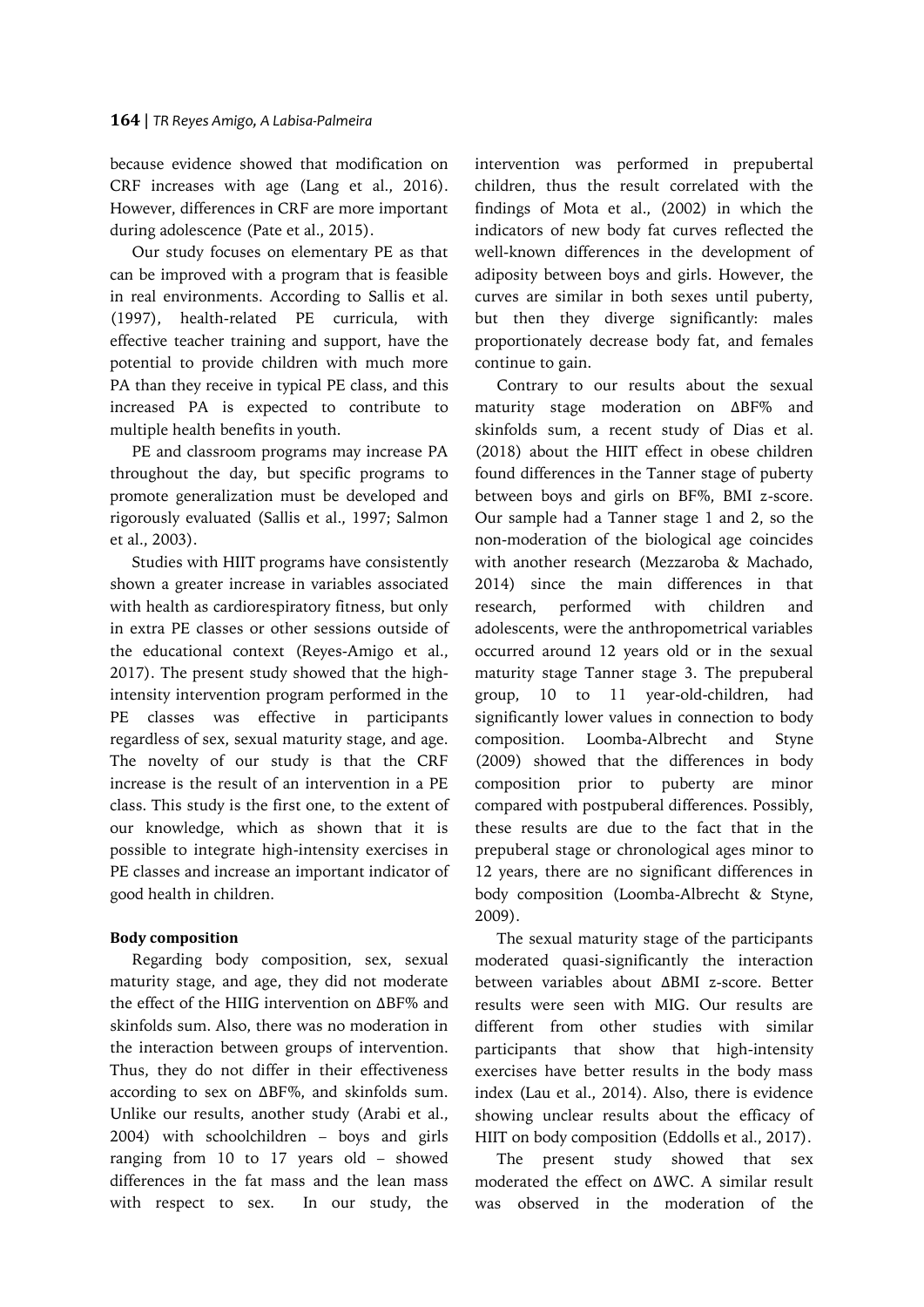interaction between the intervention and sexual maturity stage on ΔWC groups. These results can be connected to the findings of Filgueiras et al. (2018) due to the difference in the results between boys and girls, as it was identified that girls had higher percentages of fat in the abdominal area (measured with DXA) and a higher WC. A different profile has been observed in children, and a study with the age group of 3–10 years, showed that girls are about four times more likely to accumulate fat in the central region of the body (Melzer et al., 2015). A study performed by Taylor et al. (1997) with children aged 3–8 years showed that even before puberty, there is a difference in body composition between sexes, with girls showing approximately 50% more body fat than boys.

The scientific evidence is not yet clear on the effects of HIIT on the body composition in children and adolescents since there are systematic reviews that conclude that this type of exercise is effective in prepubertal period and point to the need for more research on this matter (Garcia-Hermoso et al., 2016).

The main limitation of our study was the number of participants since this type of study ideally suggests a greater number of participants. Data from the physical activity level and dietary intake were not included in this report, albeit they were collected and are at this moment being processed.

Among the practical applications connected to the findings, it is possible to mention that this method (HIIT) can be incorporated safely in PE classes since it increments CRF with no restriction of age, sex, or sexual maturity stage in students in prepubertal age.

## **CONCLUSION**

This study gives new data on the effect of 3 moderators: sex, sexual maturity stage, and age, in the results of intervention with high-intensity and moderate-intensity exercises during PE classes with a 2 times-a-week frequency.

Sex, sexual maturity stage, and age did not moderate the result on ΔCRF. Furthermore, no moderation was observed in the interaction between groups of intervention. This means that HIIG can be incorporated into PE classes as a tool independent of sex, sexual maturity stage, and age of the student. This finding is important since PE class needs evidence about programs that show positives results in the CRF in real class conditions.

These results were especially important since the present study shows that only the sexual maturity moderated the interaction between groups of intervention on the ΔWC significantly, and sexual maturity and age moderated the interaction between groups of intervention significantly on the ΔBMI z-score. Therefore, the exercises performed by the MIG group had a better effect on students with sexual maturity stage Tanner 2, and children who are 9 years old.

Further research is needed to address the effect of the moderators using low-volume highintensity interval training in PE classes to improve the overall health in children.

The results of the present study contribute to future lines of research on the moderators of interventions connected to CRF results versus the fatness paradigm, hormonal effect in body composition in the prepubertal period, and the relationship between body composition and high-intensity exercise.

## **Acknowledgments:**

The authors thank the participants of the present study for volunteering their time and effort. Trial registration: clinicaltrials.gov Identifier:

NCT038500

**Conflict of interests:** Nothing to declare.

**Funding:**

Nothing to declare.

## **REFERENCES**

Knauth, D. R., Couto, M. T., & Figueiredo, W. S. (2012). A visão dos profissionais sobre a presença e as demandas dos homens nos serviços de saúde: perspectivas para a análise da implantação da Política Nacional de Atenção Integral à Saúde do Homem. *Ciência & Saúde Coletiva, 17*(10), 2617-2626.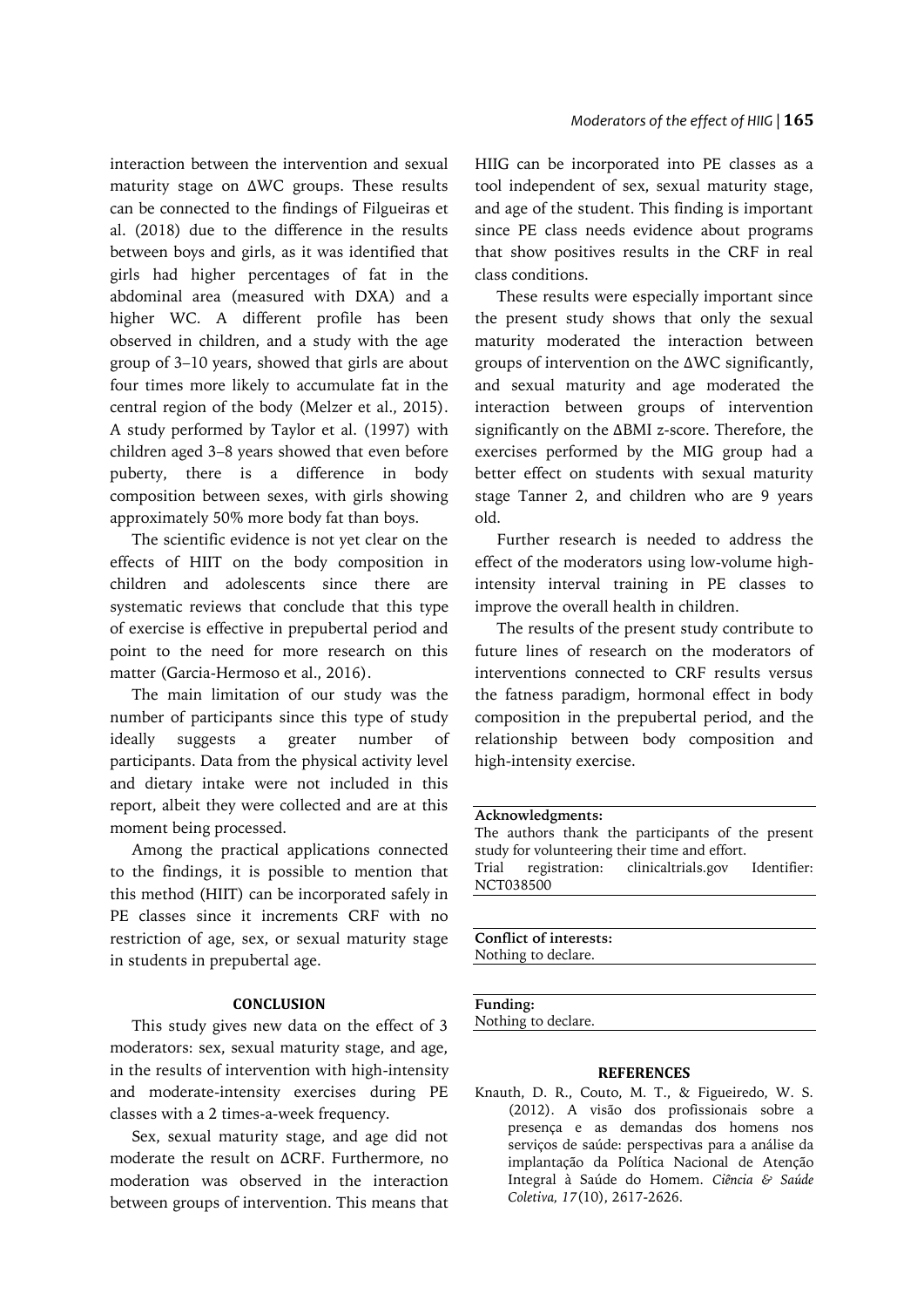## **166** | *TR Reyes Amigo, A Labisa-Palmeira*

- Aires, L., Pratt, M., Lobelo, F., Santos, R. M., Santos, M. P., & Mota, J. (2011). Associations of Cardiorespiratory fitness in children and adolescents with physical activity, active commuting to school, and screen time. *Journal of Physical Activity and Health*, *8*(2), S198–S205. Retrieved from http://journals.humankinetics.com/doi/10.1123 /jpah.8.s2.s198
- Arabi, A., Tamim, H., Nabulsi, M., Maalouf, J., Khalifé, H., Choucair, M., & Vieth, R. (2004). Sex differences in the effect of body-composition variables on bone mass in healthy children and adolescents. *American Journal of Clinic Nutrition*, *80*, 1428–1435.

https://doi.org/10.1001/archpedi.159.10.963

Arnaoutis, G., Georgoulis, M., Psarra, G., Milkonidou, A., Panagiotakos, D. B., Kyriakou, D., … Tambalis, K. D. (2018). Association of anthropometric and lifestyle parameters with fitness levels in Greek schoolchildren: Results from the EYZHN program. *Frontiers in Nutrition*, *5*, 1–10.

https://doi.org/10.3389/fnut.2018.00010

- Baquet, G., Berthoin, S., Gerbeaux, M., & Praagh, E. Van. (2001). High-intensity aerobic training during a 10 week one hour physical education cycle: effects on physical fitness of adolescents aged 11 to 16. *International Journal of Sports Medicine*, *22*, 295–300. https://doi.org/10.1055/s-2001-14343
- Baquet, G., Gamelin, F., Mucci, P., Thévenet, D., Van Praagh, E., & Berthoin, S. (2010). Continuous vs. interval aerobic training in 8- to 11-year-old children. *The Journal of Strength & Conditioning Research*, *24*(5), 1381–1388. https://doi.org/10.1519/JSC.0b013e3181d1575a
- Bauman, A., Sallis, J., Dzewaltowski, D., & Owen, N. (2002). Toward a better understanding of the influences on physical activity. *American Journal of Preventive Medicine*, *23*(2), 5–14. https://doi.org/10.1016/S0749-3797(02)00469- 5
- Behringer, M., vom Heede, A., Yue, Z., & Mester, J. (2010). Effects of resistance training in children and adolescents: A meta-analysis. *Pediatrics*, *126*(5), e1199–e1210. https://doi.org/10.1542/peds.2010-0445
- Bendiksen, M., Williams, C. A., Hornstrup, T., Clausen, H., Kloppenborg, J., Shumikhin, D., … Krustrup, P. (2014). Heart rate response and fitness effects of various types of physical education for 8- to 9-year-old schoolchildren. *European Journal of Sport Science*, *14*(8), 861–869. https://doi.org/10.1080/17461391.2014.884168
- Bolin, J. (2014). Book Review. *Journal of Education Measurement*, *51*(3), 335–337. https://doi.org/10.1016/S0167-4870(09)00046- 4
- Boutcher, S. H. (2011). High-intensity intermittent exercise and fat loss. *Journal of Obesity*, *2011*, 1– 10. https://doi.org/10.1155/2011/868305
- Carson, V., Rinaldi, R. L., Torrance, B., Maximova, K., Ball, G. D. C., Majumdar, S. R., … Boule, N. G. (2014). Vigorous physical activity and longitudinal associations with cardiometabolic risk factors in youth. *International Journal of Obesity*, *38*, 16–21. https://doi.org/10.1038/ijo.2013.135
- Castro-Piñero, J., Artero, E. G., España-Romero, V., Ruiz, J. R., Jiménez-Pavón, D., Aparicio, V. A., … Ortega, F. B. (2010). Criterion-related validity of field-based muscular fitness tests in youth. *British Journal of Sports Medicine*, *52*(3), 263–272. https://doi.org/10.1136/bjsm.2009.058321
- CDC. (2010). *Strategies to Improve the Quality of Physical Education*.
- Dias, K. A., Ingul, C. B., Tjønna, A. E., Keating, S. E., Gomersall, S. R., Follestad, T., … Coombes, J. S. (2018). Effect of High-Intensity Interval Training on Fitness, Fat Mass and Cardiometabolic Biomarkers in Children with Obesity: A Randomised Controlled Trial. *Sports Medicine*, *48*(3), 733–746. https://doi.org/10.1007/s40279-017-0777-0
- Eddolls, W., McNarry, M., Stratton, G., Winn, C., Mackintosh, K. (2017). High-intensity interval training interventions in children and adolescents: A systematic review. *Sports Medicine*, *47*, 2363–2374. https://doi.org/10.1007/s40279-017-0753-8
- Ekelund, U., Anderssen, S. A., Froberg, K., Sardinha, L. B., Andersen, L. B., & Brage, S. (2007). Independent associations of physical activity and cardiorespiratory fitness with metabolic risk factors in children: The European youth heart study. *Diabetologia*, *50*(9), 1832–1840. https://doi.org/10.1007/s00125-007-0762-5
- Ekelund, U., Poortvliet, E., Nilsson, A., Yngve, A., Holmberg, A., & Sjöström, M. (2001). Physical activity in relation to aerobic fitness and body fat in 14- to 15-year-old boys and girls. *European Journal of Applied Physiology*, *85*(3–4), 195–201. https://doi.org/10.1007/s004210100460
- Filgueiras, M. D. S., Vieira, S. A., Fonseca, P. C. de A., Pereira, P. F., Ribeiro, A. Q., Priore, S. E., … Novaes, J. F. de. (2019). Waist circumference, waist-to-height ratio and conicity index to evaluate android fat excess in Brazilian children. *Public Health Nutrition*, *22*(1), 140–146. doi: 10.1017/S1368980018002483
- Garcia-Hermoso, A., Cerrillo-Urbina, A. J., Herrera-Valenzuela, T., Cristi-Montero, C., Saavedra, J. M., & Martínez-Vizcaíno, V. (2016). Is highintensity interval training more effective on improving cardiometabolic risk and aerobic capacity than other forms of exercise in overweight and obese youth? A meta-analysis. *Obesity Reviews*, *17*(6), 531–540. https://doi.org/10.1111/obr.12395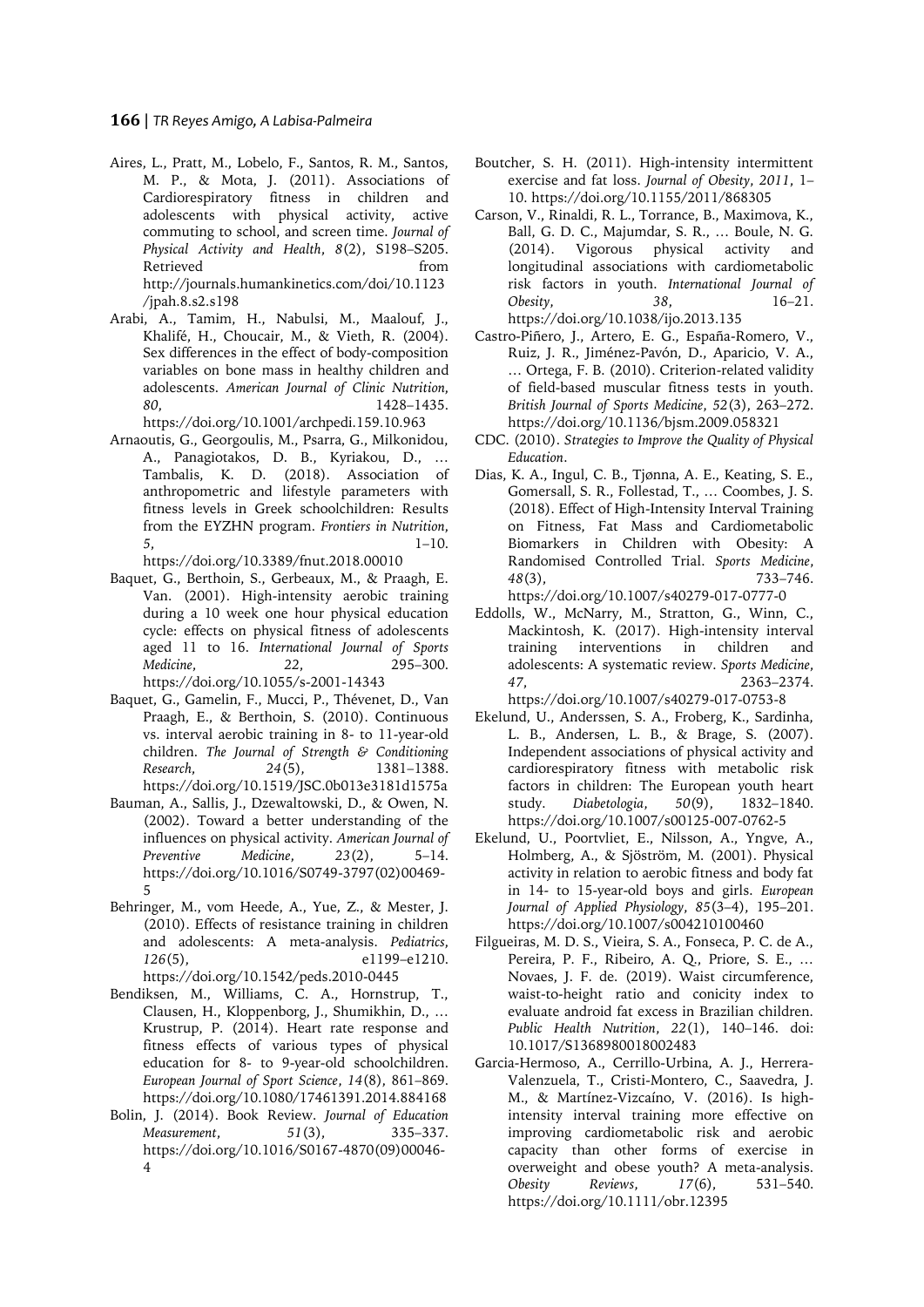- Hallal, P. C., Andersen, L. B., Bull, F. C., Guthold, R., Haskell, W., Ekelund, U., … Group, W. (2012). Global physical activity levels: surveillance progress, pitfalls, and prospects. *The Lancet*, *380*, https://doi.org/10.1016/S0140-6736(12)60646-1
- Hayes, A. F., & Rockwood, N. J. (2017). Regressionbased statistical mediation and moderation analysis in clinical research: Observations, recommendations, and implementation. *Behaviour Research and Therapy*, *98*, 39–57. https://doi.org/10.1016/j.brat.2016.11.001
- Howe, C. A., Freedson, P. S., Feldman, H. A., & Osganian, S. K. (2010). Energy expenditure and enjoyment of common children's games in a simulated free-play environment. *Journal of Pediatrics*, *157*(6). https://doi.org/10.1016/j.jpeds.2010.06.041
- Krombholz, H. (2006). Physical performance in relation to age, sex, order birth, social class, and sports activities of preschool children. *Perceptual and Motor Skills*, *102*, 477–484. https://doi.org/10.2466/PMS.102.2.
- Kumar, B., Robinson, R., & Till, S. (2015). Physical activity and health in adolescence. *Clinical Medicine*, *15*(3), 267–272. https://doi.org/10.7861/clinmedicine.15-3-267
- Lambrick, D., Westrupp, N., Kaufmann, S., Stoner, L., & Faulkner, J. (2016). The effectiveness of a high-intensity games intervention on improving indices of health in young children. *Journal of Sports Sciences*, *34*(3), 190–198. https://doi.org/10.1080/02640414.2015.104852 1
- Lang, J. J., Tremblay, M. S., Léger, L., Olds, T., & Tomkinson, G. R. (2016). International variability in 20 m shuttle run performance in children and youth: who are the fittest from a 50-country comparison? A systematic literature review with pooling of aggregate results. *British Journal of Sports Medicine*, *0*(1), 1–12. https://doi.org/10.1136/bjsports-2016-096224
- Lau, P. W. C., Wong, D. P., Ngo, J. K., Liang, Y., Kim, C. G., & Kim, H. S. (2014). Effects of highintensity intermittent running exercise in overweight children. *European Journal of Sport Science*, *1391*, 1–9. https://doi.org/10.1080/17461391.2014.933880
- Lee, I.-M., Shiroma, E. J., Lobelo, F., Puska, P., Blair, S. N., & Katzmarzyk, P. T. (2012). Impact of Physical Inactivity on the World's Major Non-Communicable Diseases. *Lancet*, *380*(9838), 219–229. https://doi.org/10.1016/S0140- 6736(12)61031-9
- Leger, L., Mercier, D., Godoury, C. & Lambert, J. (1988). The multistage 20 metre shuttle run test for aerobic fitness. *Journal of Sports Sciences*, *6*(1), 93–101.
- Lobelo, F., Pate, R. R., Dowda, M., Liese, A. D., & Ruiz, J. R. (2009). Validity of cardiorespiratory fitness criterion-referenced standards for

adolescents. *Medicine and Science in Sports and Exercise*, *41*(6), 1222–1229. https://doi.org/10.1249/MSS.0b013e318195d49 1

- Loomba-Albrecht, L. A., & Styne, D. M. (2009). Effect of puberty on body composition. *Endocrinol Diabetes Obes*, *16*, 10–15. https://doi.org/10.1097/MED.0b013e328320d5  $4c$
- Malina, R. M. (1994). Physical growth and biological maturation of Young. *Exercise and Sport Sciences Reviews*, *22*(1), 280–284.
- Malina, R. M., & Koziel, S. (1999). Variation in subcutaneous adipose tissue distribution associated with age, sex, and maturation. *American Journal of Human Biology*, *11*, 189–200. https://doi.org/10.1002/(SICI)1520- 6300(1999)11:2<189::AID-AJHB7>3.0.CO;2-#
- Marshall, S. J., Biddle, S. J. H., Gorely, T., Cameron, N., & Murdey, I. (2004). Relationships between media use, body fatness and physical activity in children and youth: A meta-analysis. *International Journal of Obesity*, *28*(10), 1238–1246. https://doi.org/10.1038/sj.ijo.0802706
- Marta, C. C., Marinho, D. A., Izquierdo, M., & Marques, M. C. (2014). Differentiating maturational influence on training-induced strength and endurance adaptations in prepubescent children. *American Journal of Human Biology*, *26*(4), 469–475. https://doi.org/10.1002/ajhb.22549
- Matsudo, S. M. M., & Matsudo, V. K. R. (1994). Self‐ assessment and physician assessment of sexual maturation in Brazilian boys and girls: Concordance and reproducibility. *American Journal of Human Biology*, *6*(4), 451–455. https://doi.org/10.1002/ajhb.1310060406
- McCarthy, H. D., Cole, T. J., Fry, T., Jebb, S. A., & Prentice, A. M. (2006). Body fat reference curves for children. *International Journal of Obesity*, *30*(4), 598–602. https://doi.org/10.1038/sj.ijo.0803232
- Mckenzie, L., Feldman, H., Woods, S., Romero, K., Dahlstrom, V., Stone, E., Strikmiller, P., Williston, J. & Harsha, D. (1995). Children's activity levels and lesson context during third-g. *Research Quarterly for Exercise and Sport*, *66*(3), 184–193.

https://doi.org/10.1080/02701367.1995.106088 32

- McNarry, M. A., Lambrick, D., Westrupp, N., & Faulkner, J. (2015). The influence of a six-week, high-intensity games intervention on the pulmonary oxygen uptake kinetics in prepubertal obese and normal-weight children. *Applied Physiology, Nutrition, and Metabolism*, *40*(10), 1012–1018. https://doi.org/10.1139/apnm-2015-0051
- Melzer, M. R. T. F., Magrini, I. M., Domene, S. M. Á., & Martins, P. A. (2015). Factors associated with abdominal obesity in children. *Revista Paulista de*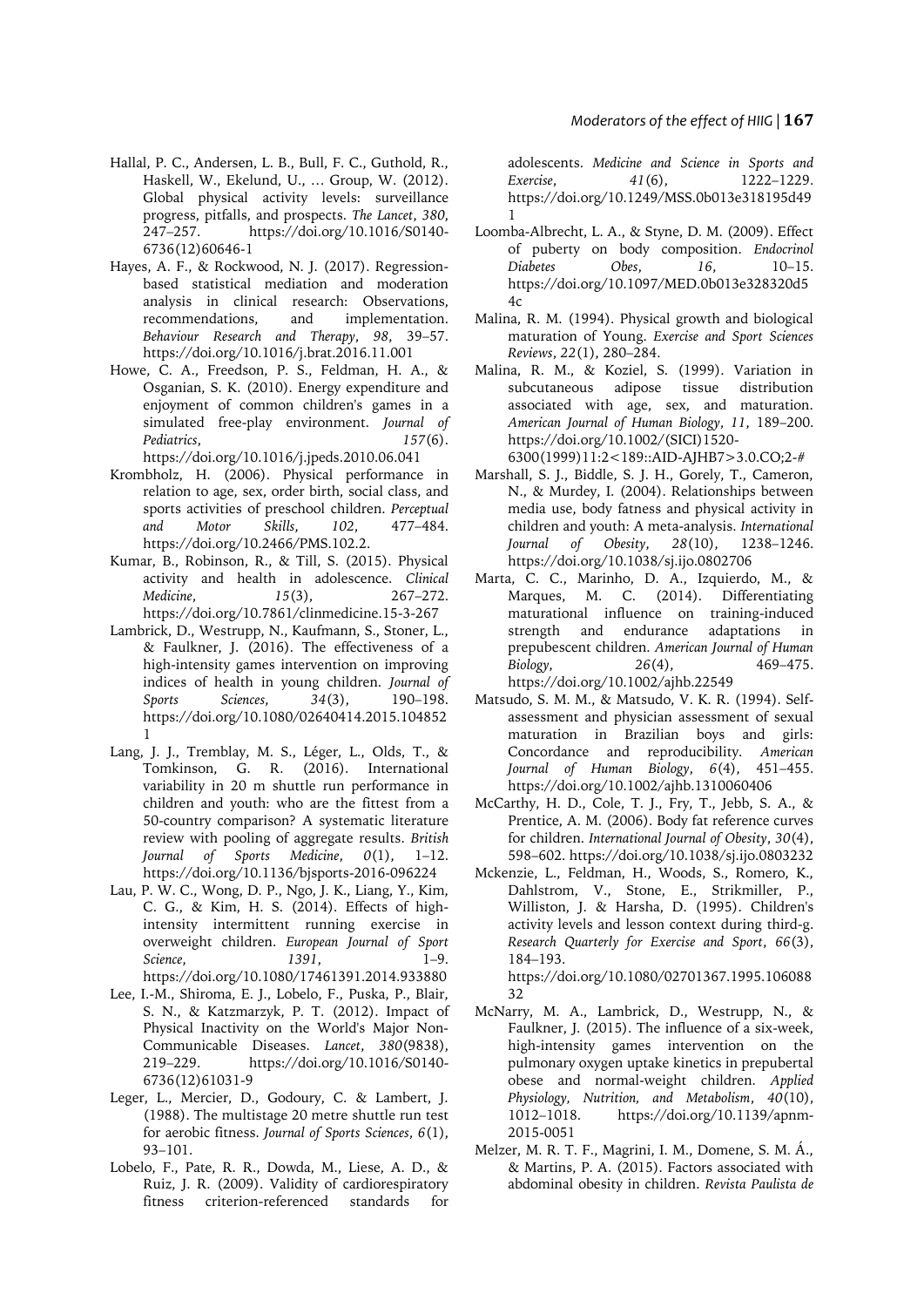## **168** | *TR Reyes Amigo, A Labisa-Palmeira*

*Pediatria (English Edition)*, *33*(4), 437–444. https://doi.org/10.1016/j.rppede.2015.08.002

- Mezzaroba, P. V., & Machado, F. A. (2014). Effect of age, anthropometry, and distance in stroke parameters of young swimmers. *International Journal of Sports Physiology and Performance*, *9*(4), 702–706. https://doi.org/10.1123/IJSPP.2013- 0278
- Mota, J., Guerra, S., Leandro, C., Pinto, A., Ribeiro, J. C., & Duarte, J. A. (2002). Association of maturation, sex, and body fat in cardiorespiratory fitness. *American Journal of Human Biology*, *14*(6), 707–712. https://doi.org/10.1002/ajhb.10086
- Oja, P., & Titze, S. (2011). Physical activity recommendations for public health: Development and policy context. *EPMA Journal*, *2*(3), 253–259. https://doi.org/10.1007/s13167- 011-0090-1
- Ortega, F. B., Ruiz, J. R., Castillo, M. J., & Sjöström, M. (2008). Physical fitness in childhood and adolescence: a powerful marker of health. *International Journal of Obesity*, *32*(1), 1–11. https://doi.org/10.1038/sj.ijo.0803774
- Pate, R. R., Wang, C.-Y., Dowda, M., Farrell, S. W., & O'Neill, J. R. (2006). Cardiorespiratory Fitness Levels Among US Youth 12 to 19 Years of Age: Findings From the 1999-2002 National Health and Nutrition Examination Survey. *Archives of Pediatrics & Adolescent Medicine*, *160*(10), 1005– 1012. doi: 10.1001/archpedi.160.10.1005
- Reyes-Amigo, T.; Soto-Sanchez, J. & Palmeira, A. (2018). Efecto de juegos intermitentes de alta intensidad sobre la aptitud cardiorrespiratoria y la composición corporal en escolares: Protocolo de un estudio aleatorio controlado. *Gymnasium*, *3*(1), 1–10.
- Reyes-Amigo, T., Gómez, M., Gallardo, M., & Palmeira, A. (2017). Effectiveness of highintensity interval training on cardiorrespiratory fitness and body composition in preadolescent: A systematic review. *European Journal of Human Movement*, *39*, 32–47.
- Rico, H.; Revilla, M.; Villa, L.; Hernandez, E.; Alvarez de Buergo, M.; Villa, M. (1993). Body composition in children and Tanner's stages: A study with Dual-Energy X-Ray absorptiometry. *Metabolism: Clinical and Experimental*, *42*(8), 967– 970. https://doi.org/10.1016/0026- 0495(93)90008-C
- Robertson, R. J., Goss, F. L., Andreacci, J. L., Dubé, J. J., Rutkowski, J. J., Snee, B. M., … Metz, K. F. (2005). Validation of the children's OMNI RPE scale for stepping exercise. *Medicine and Science in Sports and Exercise*, *37*(2), 290–298. https://doi.org/10.1249/01.MSS.0000149888.39 928.9F
- Rump, P., Verstappen, F., Gerver, W. J. M., & Hornstra, G. (2002). Body composition and cardiorespiratory fitness indicators in prepubescent boys and girls. *International Journal*

*of Sports Medicine*, *23*(1), 50–54. https://doi.org/10.1055/s-2002-19274

- Sallis, J. F. & McKenzie, T. (1991). Physical education role in public health. *Research Quarterly for Exercise and Sport*, *62*(2), 124–137. https://doi.org/10.1080/02701367.1991.106087 01
- Sallis, J. F., Mckenzie, T. L., Alcaraz, J. E., Kolody, B., Faucette, N., & Hovell, M. F. (1997). The Effects of a 2-Year Physical Education Program (SPARK) on Physical Activity and Fitness in Elementary School Students. *American Journal of Public Health*, *87*(8), 1328–1334.
- Sallis, J. F., McKenzie, T. L., Beets, M. W., Beighle, A., Erwin, H., & Lee, S. (2012). Physical education's role in public health: Steps forward and backward over 20 years and HOPE for the future. *Research Quarterly for Exercise and Sport*, *83*(2), 125–135. https://doi.org/10.5641/027013612800745329
- Salmon, J., Crawford, D., Owen, N., Bauman, A., & Sallis, J. F. (2003). Physical activity and sedentary behavior: A population-based study of barriers, enjoyment, and preference. *Health Psychology*, *22*(2), 178–188. https://doi.org/10.1037/0278-6133.22.2.178
- Sardinha, L. B., Marques, A., Martins, S., Palmeira, A., & Minderico, C. (2014). Fitness, fatness, and academic performance in seventh-grade elementary school students. *BMC Pediatrics*, *14*(1), 176. https://doi.org/10.1186/1471-2431- 14-176
- Seabra, A., Katzmarzyk, P., Carvalho, M. J., Seabra, A., Coelho-E-Silva, M., Abreu, S., … Malina, R. M. (2016). Effects of 6-month soccer and traditional physical activity programmes on body composition, cardiometabolic risk factors, inflammatory, oxidative stress markers and cardiorespiratory fitness in obese boys. *Journal of Sports Sciences*, *34*(19), 1822–1829. https://doi.org/10.1080/02640414.2016.114021 9
- Slaughter, A. M. H., Lohman, T. G., Boileau, R. A., Horswill, C. A., Stillman, R. J., Loan, M. D. V. A. N., & Bemben, D. A. (1988). Skinfold equations for estimation of body fatness in children and youth. *Human Biology*, *60*(5), 709–723.
- Study, H. D., & Network, Y. D. (2016). Frequency and Intensity of Activity of Third-Grade Children in Physical Education. *Archives of Pediatrics & Adolescent Medicine*, *157*(2), 185–190. https://doi.org/10.1001/archpedi.157.2.185
- Sweegers, M. G., Buffart, L. M., Kalter, J., Courneya, K. S., Newton, R. U., Aaronson, N. K., … Brug, J. (2017). Effects and moderators of exercise on quality of life and physical function in patients with cancer: An individual patient data metaanalysis of 34 RCTs. *Cancer Treatment Reviews*, *52*, 91–104.
	- https://doi.org/10.1016/j.ctrv.2016.11.010